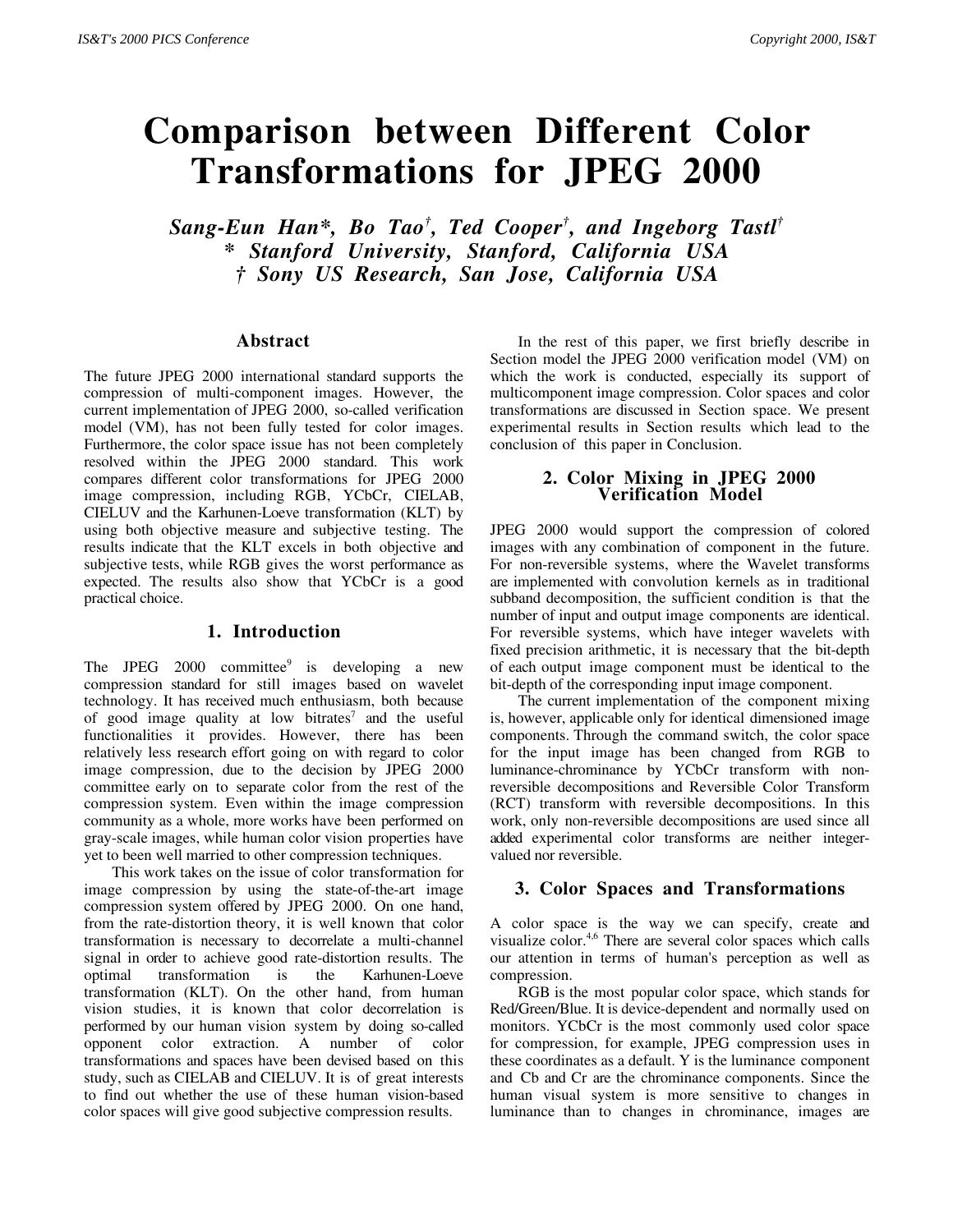compressed more effectively, via subsampling or interpolation, with this space.

Given the primary RGB inputs (R, G and B in [0,255] or [0,1]),

$$
\begin{bmatrix} Y \\ Cb \\ Cr \end{bmatrix} = \begin{bmatrix} 0.299 & 0.587 & 0.114 \\ -0.169 & -0.331 & 0.500 \\ 0.500 & -0.419 & -0.081 \end{bmatrix} \begin{bmatrix} R \\ G \\ B \end{bmatrix}
$$

and given a YCbCr input  $(Y \text{ in } [0,1]$  and Cb, Cr in  $[-0.5,$  $(0.5]$ ,

$$
\begin{bmatrix} R \\ G \\ B \end{bmatrix} = \begin{bmatrix} 1 & 0.0 & 1.4021 \\ 1 & -0.3441 & -0.7142 \\ 1 & 1.7718 & 0.0 \end{bmatrix} \begin{bmatrix} Y \\ Cb \\ Cr \end{bmatrix}
$$

XYZ was introduced in 1931 by the CIE-Commission Internationale de l'Eclairage-to represent all visible colors using only positive three values of  $X$ ,  $Y$  and  $Z$ , where  $Y$  is identical to luminance, and X and Z give coloring information.3 These values are based on measurements of the color-matching abilities of the average human eyes. It is completely device independent, while it is very complicated to implement the space.

RGB values in a particular set of primaries can be transformed to and from CIE XYZ via a 3x3 matrix. However, before the transform could proceed, the raw RGB data has to be inverse gamma corrected in order to get the actual RGB values that were converted to  $CIEXYZ$ .<sup>2</sup> The 8bit RGB values are converted to non-linear sR'G'B' values, by the inverse gamma correction, which represents the appearance of the image as displayed on the reference display in the reference viewing condition. Then, this matrix transforms the image from sR'G'B' to XYZ,

$$
\begin{bmatrix} X \ Y \ Z \end{bmatrix} = \begin{bmatrix} 0.4124 & 0.3576 & 0.1805 \\ 0.2126 & 0.7152 & 0.0722 \\ 0.0193 & 0.1192 & 0.9505 \end{bmatrix} \begin{bmatrix} R \\ G \\ B \end{bmatrix}
$$

and the inverse transformation matrix is as follows:

|  | $\begin{bmatrix} R \\ G \\ B \end{bmatrix} = \begin{bmatrix} 3.2406 & -1.5372 & -0.4986 \\ -0.9689 & 1.8758 & 0.0415 \\ 0.0557 & -0.2040 & 1.0570 \end{bmatrix} \begin{bmatrix} X \\ Y \\ Z \end{bmatrix}$ |  |
|--|------------------------------------------------------------------------------------------------------------------------------------------------------------------------------------------------------------|--|
|  |                                                                                                                                                                                                            |  |

RGB values can be transformed from sR'G'B' through gamma correction. Note, this matrix has negative coefficients. Some XYZ color may be transformed to RGB values that are negative or greater than one, while the range for valid R, G, B values is [0,1]. This means that not all visible colors can be produced using the RGB system.

CIE  $L^*a^*b^*$  is a color space introduced by the CIE in 1976, in which  $L^*$  is the luminance component,  $a^*$  and  $b^*$ are respectively red/blue and yellow/blue chrominancies. Equal distances in this space represent approximately equal color difference.

CIE 1976 L\*a\*b\* is based directly on CIE XYZ and is an attempt to linearize the perceptibility of color differences. The non-linear relations for  $L^*$ ,  $a^*$ , and  $b^*$  are intended to mimic the logarithmic response of the eyes. Coloring information is referred to the color of the white point of the system, subscript n.

$$
L^* = 116 f(Y/Y_n) - 16 \tag{1}
$$

$$
a^* = 500[f(X/X_n) - f(Y/Y_n)]
$$
 (2)

$$
b^* = 200[f(Y/Y_n) - f(Z/Z_n)] \tag{3}
$$

where

$$
f(w) = \begin{cases} w^{1/3} & \text{for } w > 0.008856\\ 7.787w + 16/116 & \text{otherwise} \end{cases}
$$

Here  $X_n$ ,  $Y_n$ , and  $Z_n$  denote the tristimulus values for reference white. For the CIE standard illuminant D65,  $X_n =$ 95.05,  $Y_n = 100$  and  $Z_n = 108.91$ .<sup>1</sup> The reverse transformation (for  $Y/Y_n > 0.008856$ ) is

$$
Y = \begin{cases} Y_n L^* / 903.3 & \text{for } L^* < 8.0 \\ Y_n [(L^* + 16) / 116^3 & \text{otherwise} \end{cases}
$$
  

$$
X = X_n \Big[ a^* / 500 + (Y/Y_n)^{1/3} \Big]^3
$$
  

$$
Z = Z_n \Big[ (Y/Y_n)^{1/3} - b^* / 200 \Big]^3
$$

CIE L\*u\*v\* is also defined by the CIE in 1976. Likewise,  $L^*$  defines the luminancy,  $u^*$  and  $v^*$  define chrominancy. This is another attempt to linearize the perceptibility of color differences.

CIE 1976 L\*u\*v\* is based directly on CIE XYZ like CIE L\*a\*b\*. The non-linear relations for L\*,  $u^*$  and  $v^*$  are given below:

$$
L^* = 116f(Y/Yn) - 16\tag{7}
$$

$$
u^* = 13L^*(u' - u'_n) \tag{8}
$$

$$
v^* = 13L^*(v' - v_n')
$$
 (9)

where 
$$
\begin{cases} u' = 4X/(X+15Y+3Z) \\ v' = 9Y/(X+15Y+3Z) \end{cases}
$$
 (10)

The transformation from CIELUV to XYZ is performed as following:

$$
u' = u * / (13L*) + u_n \tag{11}
$$

$$
v' = v * / (13L*) + v_n \tag{12}
$$

$$
Y = \begin{cases} Y_n L^* / 903.3 & \text{for } L^* > 8.0\\ Y_n [L^* + 16) / 116^3 & \text{otherwise} \end{cases}
$$
(13)

$$
X = 9Yu* / v* \tag{14}
$$

$$
Z = 4X/3u^* - X/3 - 5Y
$$
 (15)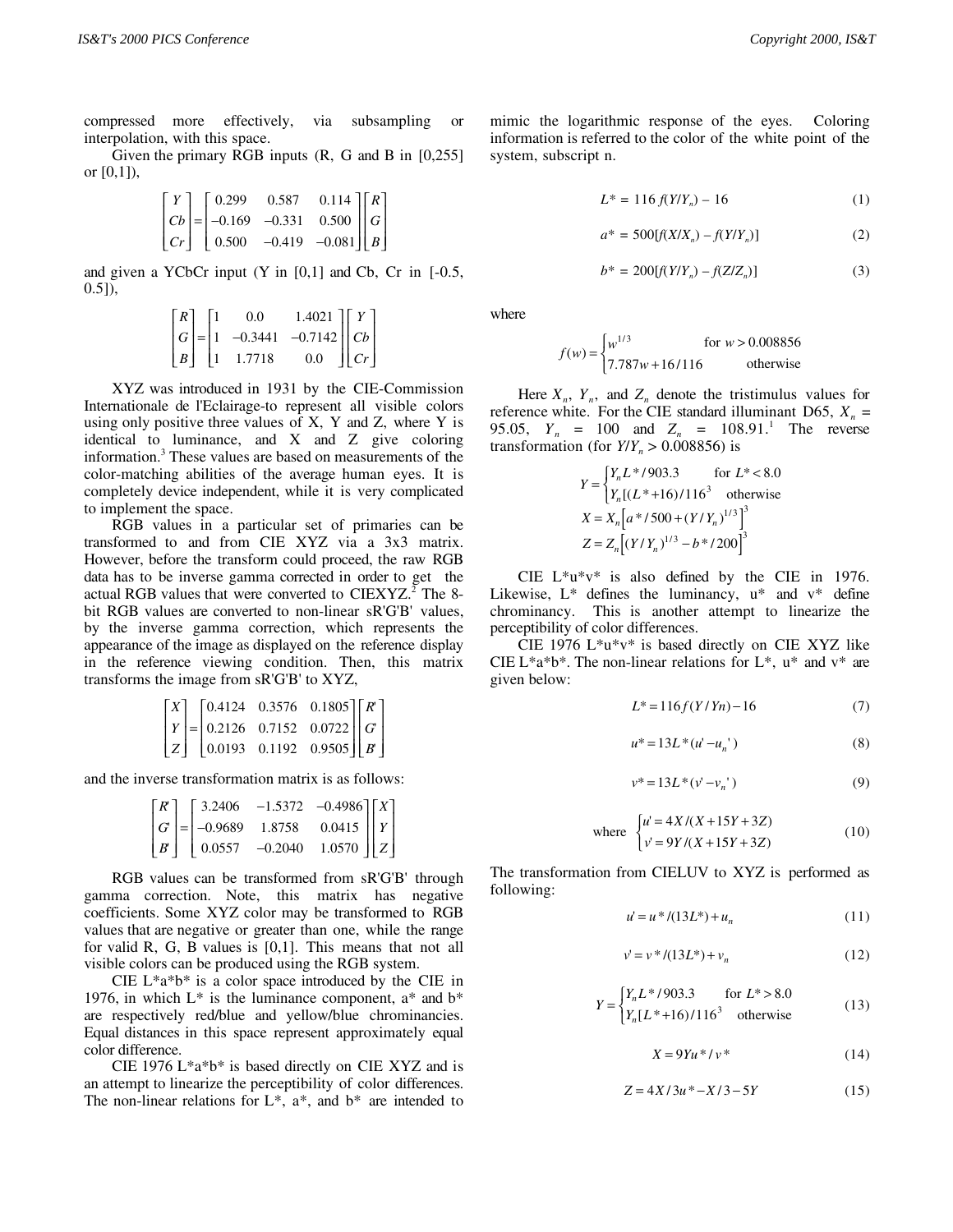The Karhunen-Loeve transform is not a color space conversion, but a linear transform where the basis functions are taken from the statistics of the signal, and can thus be adaptive.<sup>5,7</sup> It is optimal in the sense of energy compaction; i.e., it places as much energy as possible in as few coefficients as possible. The KLT , also called principal component analysis, is equivalent to a singular value decomposition. The KLT matrix is defined as

where 
$$
T = U
$$

$$
U = [u_1 \ u_2 \cdots u_3],
$$
 (16)

and the columns of *U* are the eigenvectors of the autocorrelation matrix of the input vector *X*. The output  $Y =$ *TX* will have uncorrelated components. The KLT matrix is image-dependent. The adaptiveness is not used in the coder, and the basis functions are calculated off-line.

#### **Experimental Results**

We use the baseline version of JPEG 2000 VM 4.2 to compress and decompress the images. To be consistent, we use the same settings for all approaches except changing the color space from RGB to YCbCr, CIELAB, CIELUV and KLT. Four test images are chosen as shown in Fig. 1. These images are selected so that a wide range of colors and textures would be included in the experiment. All the computations were performed in floating point in order to minimize round-off error.







*Figure 1. Original images used for subjective test—they are Miniflow, Dad, Hotel and Boat respectively.*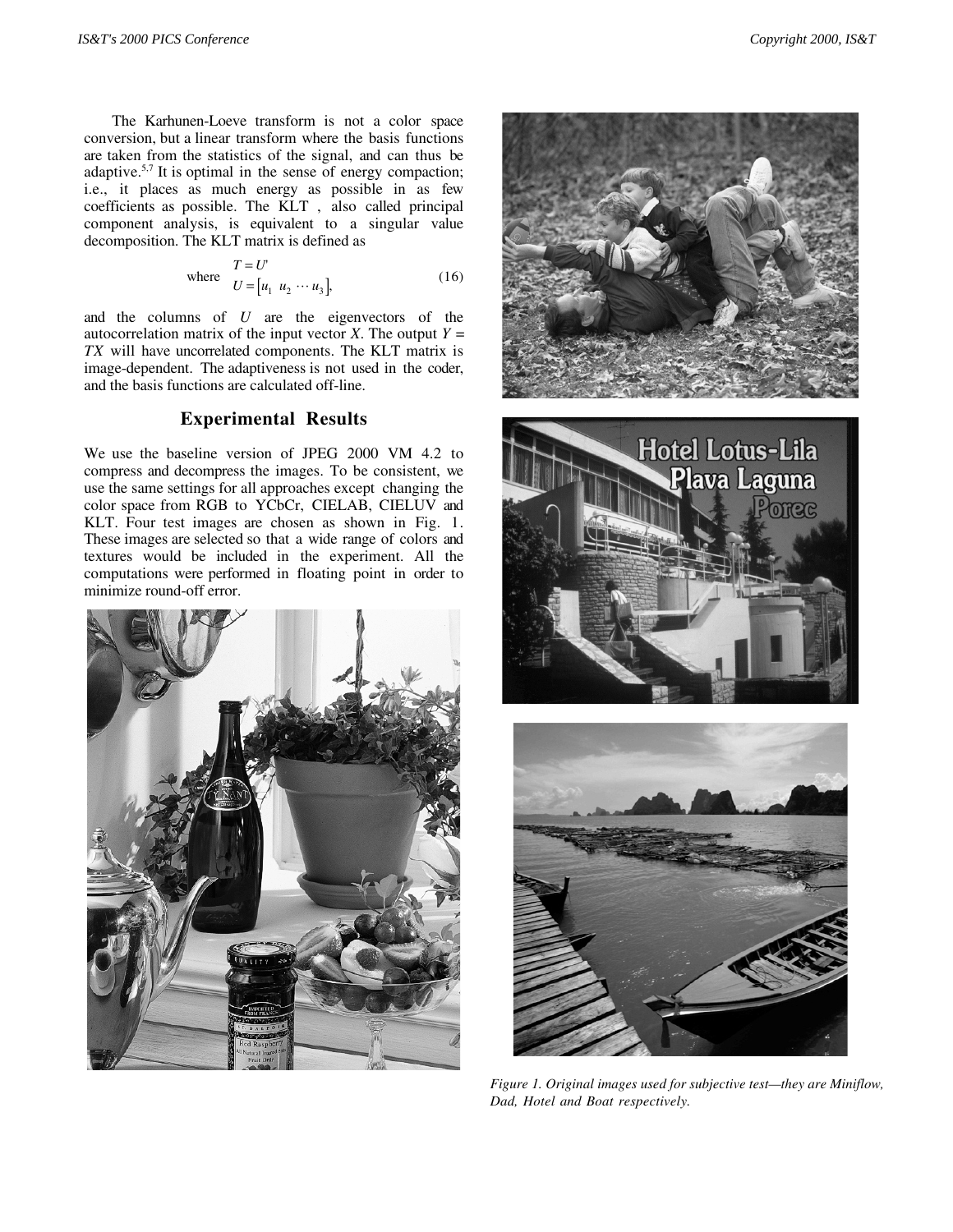RMS error is used to evaluate the quality of the decompressed image, which makes sense from a signal processing perspective. These quantities provide objective measure of the image quality. First of all, we can see the trend of distortion between the original image, Miniflow, and the decompressed image, with varying the bitrate. The rate-distortion curve in Fig. 2 shows that the KLT is about the same quality in RMS error at 0.25 bpp (RMS error 20) compared to the RGB at 0.5 bpp resulting in 2:1 improvement in compression bit rate. The YCbCr and CIELAB achieve very close bitrate keeping the same quality of images. We can save more bits when compression gets closer to lossless coding.



*Figure 2. Rate-Distortion curve for the test image "Miniflow"*



*Figure 3. RMS error for 0.25 bpp*



*Figure 5. RMS error for 1 bpp*

Since the wavelet-based compression is known for the good quality at low bitrates, the four experimental images are all compressed to 3 target bitrates of 0.25, 0.5 and 1 bpp. In all cases, for all images and at all bitrates, KLT performs the best and RGB color space is the worst. Fig. 3, Fig. 4, and Fig. 5 also show that the YCbCr and CIELAB have the similar performance for four test images.

RMS error can give a view of image quality, however, it does not make a lot of sense as a measure of quality in real world situations since most image consumption is by human eyes. Therefore, subjective tests are following.

We evaluate the visual quality based on prints of the SONY UP-D70A SCSI printer at a resolution of 300dpi. A set of 6 printed images are given at 1 bpp, which is close to the bitrate given by digital cameras in the range of highcompression in JPEG, per a test image; the original and each image produced by using one of the color